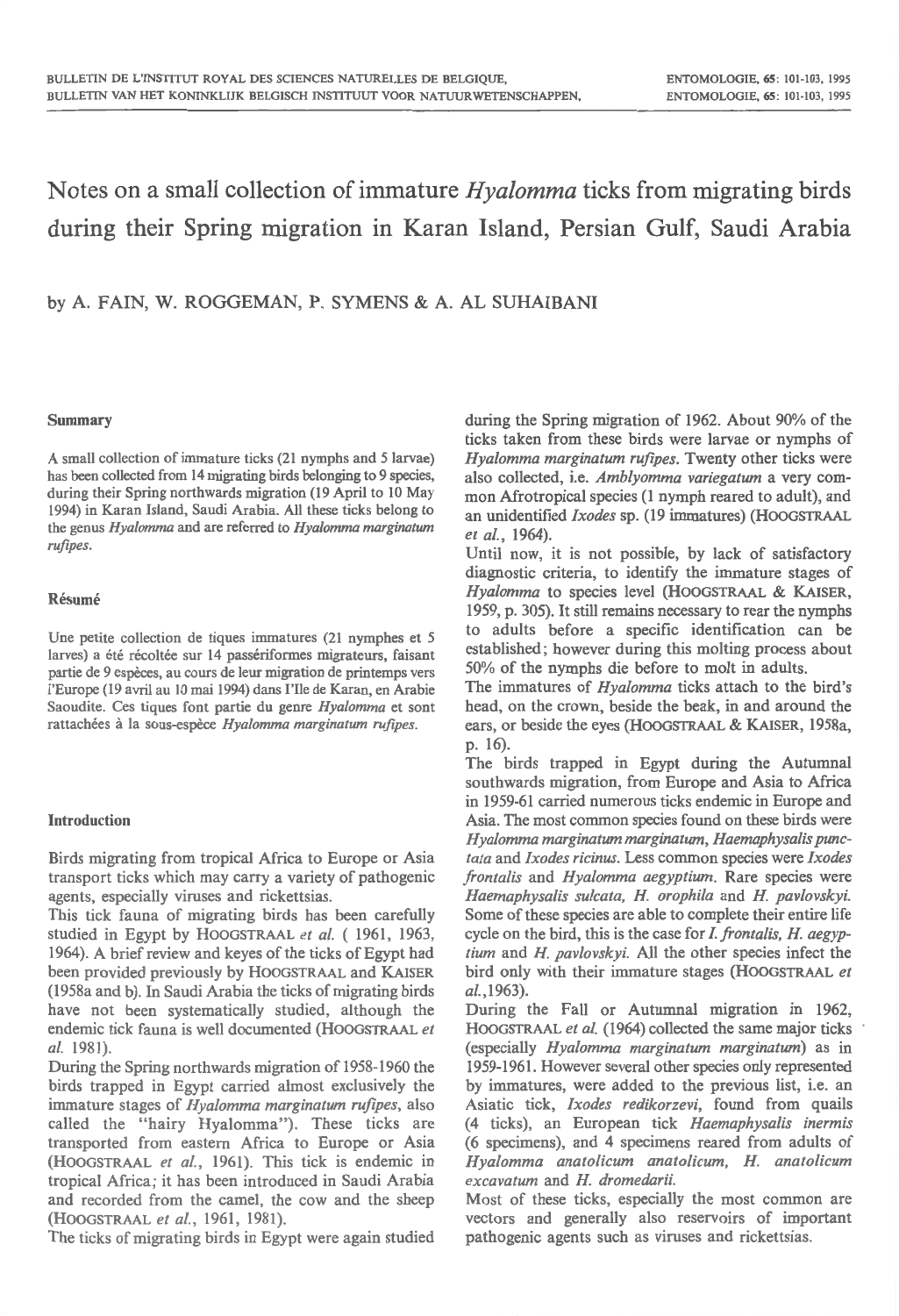### **Transport and establishment of tick populations in new areas by migrating birds**

HOOGSTRAAL (1956, p. 480) collected about 500 immatures of *Hyalomma* ticks (larvae and nymphs) from 77 passerine birds originating from eastern Africa and trapped in the environs of Cairo during their Spring northwards migration. Among them 220 adults of *Hyalomma marginatum rufipes* were reared from nymphs and 284 immatures died before molting but were supposed to belong to the same species. According to this author the populations of H. *rufipes* outside of the Afrotropical region. "Result largely or entirely from introduction by migrating birds. The destinations of these ticks-infested birds include much of Europe, the Near East, Russia and southeastern Asia. Many parasites probably remain attached until their host reach Europe or Asia. Although nymphs feed for 7 to 10 days in the laboratory there is no reason to suspect that a certain proportion of nymphs remain attached for longer periods in nature." (HOOGSTRAAL & KAISER, 1958a).

The small and sporadic populations of H. *marginatun rufipes* occuring in Egypt, Libya, Palestine, Anatolia and southern Russia probably result from introductions by migratory birds (POMERANTZEV, 1950). HOOGSTRAAL *et al.* (1981) reported the presence of H. *m. rufipes* in Saudi Arabia considering it as an "introduced species". The ticks were collected from camel, cow and sheep.

*Hyalomma marginatum marginatum* (the mediterranean *Hyalomma)* occurs in southern Europe from the Caspian Sea to Ukraine and Bulgaria and also Spain, Portugal, northern Africa, Egypt. HOOGSTRAAL (1956) reported 2 specimens from the Sudan. PAPADOPOULOS *et al.* (1991) reported this tick for the first time from the Arabic peninsula; a single female specimen was found on a dromedary at Dhu'ay, Oman.

H. *marginatum marginatum* is a two-host tick, the immatures mainly feed on birds, hares and hedgehogs, whilst the adults infest ungulates, especially cattle and horses.

#### **Medical importance of ticks transported by migrating birds**

*Hyalomma marginatum rufipes* is a vector of *Rickettsia conori,* the causative agent of tick typhus, widely distributed in Africa, from South Africa to the Mediterranean region. This tick is also a reservoir for *Coxiella burnetti,* the agent of the Q-fever.

*Hyalomma marginatum marginatum* is a vector and a reservoir of several viruses pathogenic for man and specially the Crimean-Congo haemorrhagic fever (CCHF). It also is a transmittor of the Tamdy-virus and the Bhanja-virus (Bunyaviruses), the tick-borne encephalitis and the West Nile virus (Flaviviruses) etc... This tick is also a reservoir of *Coxiella burnetti*  (PAPADOPOULOS *et al.,* 1991) and a vector of *Babesia caballi,* the agent of the horse piroplasmosis (HOOGSTRAAL, 1956).

The *Haemaphysalis* spp., transmitt several rickettsiosis to man and bacterial (tularemia, brucellosis) or protozoa! diseases (babesiosis etc..) to domestic animals (HOOGSTRAAL *et al.,* 1961 and 1963).

*Ixodes ricinus* is an important reservoir and vector of encephalitis viruses to man in Europe and a vector of several other pathogenic agents to man, such as rickettsiosis, borreliosis (Lyme disease) and to domestic animals virus (louping-ill, babesiosis, anaplasmosis (HOOGSTRAAL *et al.,* 1961).

#### **Ticks collected from birds in Karan Island**

During the study period (19 April - 10 May 1994), 2.402 birds belonging tot 65 species were trapped, ringed and released. Most of them were passeriform birds that landed on the island during their northwards spring migration. Karan is a small uninhabited island situated in the Persian Gulf (27'-42'N, 49'-50'E) at about 80 km from the coast of Saudi Arabia. As the island has only a very limited breeding population of passeriform birds ( *Calandrella rufescens, Galerida cristata),* almost all the trapped birds were migrants, staying only some hours on the island. They come from wintering grounds in Eastern and Southern Africa and migrate towards breeding grounds in Northern Europe and Asia. All the birds were checked for the presence of ticks, which were collected from 14 birds belonging to 9 species and 6 genera (list No 1). Going through this list, it is obvious that the majority (though not all) of the infested birds belong to species that spend much of their activity on the ground (*Oenanthe*, *Motacilla, Anthus, Cercotrichas).* 

List no 1. Migrating passerine birds found infested by larvae or nymphs of *Hyalomma marginatum rufipes,* in Karan Island (19 April - JO May 1994).

|    | Nr. Date | Host                       | Ring Nr. |
|----|----------|----------------------------|----------|
| 1  | 20 April | Cercotrichas galactotes    | B000219  |
| 2  | 21 April | Oenanthe oenanthe          | A04100   |
| 3  | 22 April | Oenanthe oenanthe          | A00327   |
| 4  | 22 April | Motacilla flava            | A00337   |
| 5  | 22 April | Motacilla flava lutea      | A00342   |
| 6  | 26 April | Lanius isabellinus         | C000638  |
| 7  | 27 April | Oenanthe pleschanka        | A00468   |
| 8  | 30 April | Lanius isabellinus         | C000148  |
| 9  | 02 May   | Anthus trivialis           | A04239   |
| 10 | $03$ May | Lanius isabellinus         | C000217  |
| 11 | 03 May   | Acrocephalus schoenobaenus | A04402   |
| 12 | 06 May   | Acrocephalus palustris     | A04450   |
| 13 | 06 May   | Motacilla flava            | A04490   |
| 14 | 08 May   | Acrocephalus palustris     | A04596   |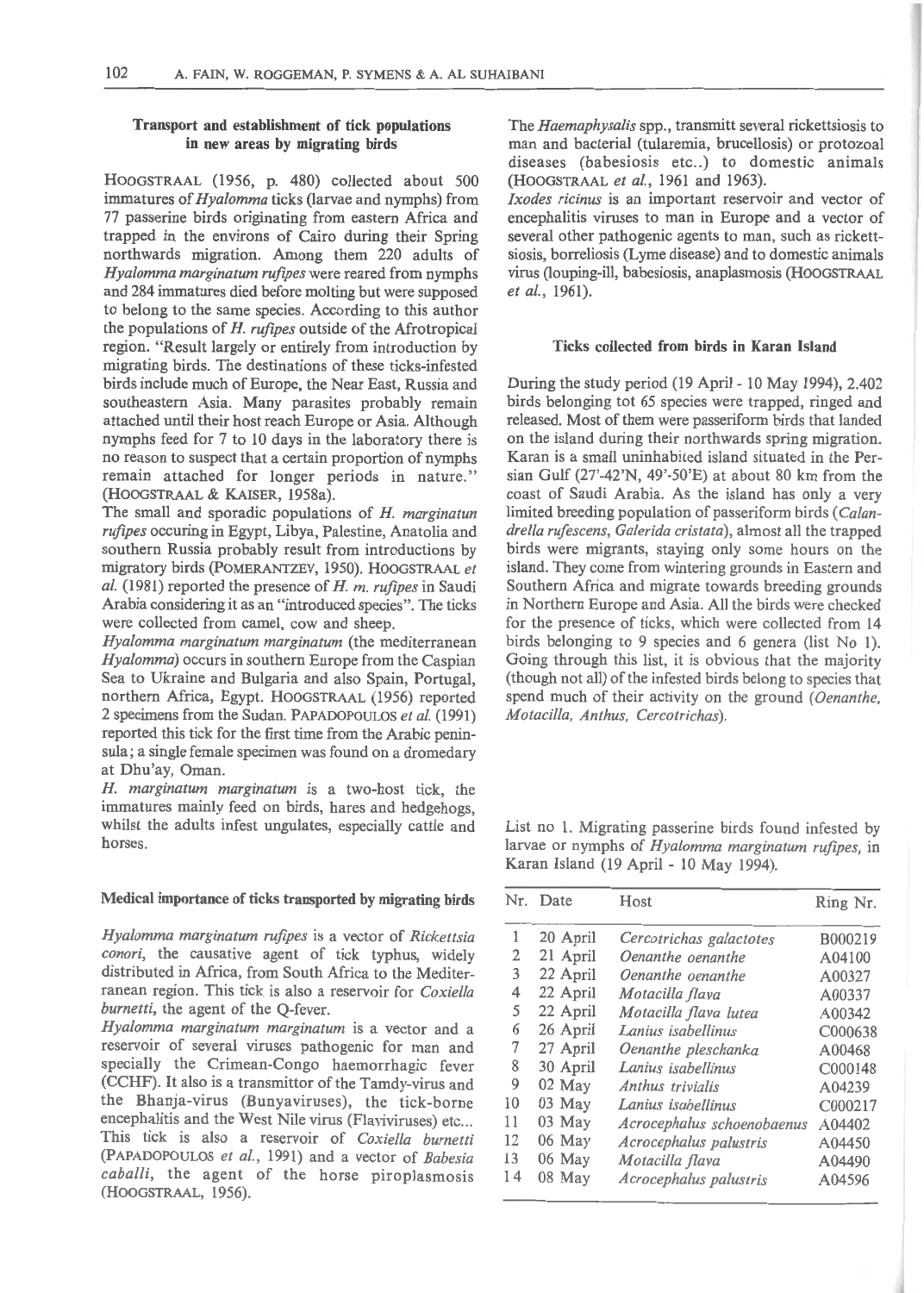All the ticks found are immatures (5 larvae and 21 nymphs). They belong to the genus *Hyalomma.* Because of the absence of technical support on Karan, it was not possible to rear these immatures until the adult stage and to precise the species. However, in conformity with the observations of HOOGSTRAAL *et al.* (1961) in Egypt, we may conclude that all or almost all the immature ticks of the genus *Hyalomma* collected in Egypt or Saudi Arabia during spring migration on birds originating from the Afrotropical region belong to *Hyalomma marginatum ruflpes.* 

#### **References**

HOOGSTRAAL, H., 1956. African Ixodoidea. I. Ticks of the Sudan. Washington D.C. U.S.Navy, 1101 pp.

HOOGSTRAAL, H. & KAISER, M.N., 1958a. Observations on Egyptian *Hya/omma* ticks (Ixodoidea, Ixodidae) 2. Parasitism of Migrating birds by immature *H. rufipes* Koch. Annals of the entomological Society of America, 51: 12-16.

HOOGSTRAAL, H. & KAISER, M.N., 1958b. The ticks (Ixodoidea) of Egypt. A brief Review and Keys. The Journal of the Egyptian Public Health Association, 33: 51-85.

HOOGSTRAAL, H. & KAISER, M.N., 1959. Ticks (Ixodoidea) of Arabia, with special reference to the Yemen. Fieldiana-Zoology 39: 297-322.

HOOGSTRAAL, H., WASSEF, H.Y. & BÜTTIKER, W., 1981. Ticks (Acarina) of Saudi Arabia, Fam. Argasidae, Ixodidae. Fauna of Saudi Arabia, 3: 25-110.

HOOGSTRAAL, H., KAISER, M.N., TRAYLOR, M.A., GABER, S. & GUINDY, E., 1961. Ticks (Ixodoidea) on birds migrating from Africa to Europe and Asia. Bulletin World Health Organization 24: 197-212.

HOOGSTRAAL, H., KAISER, M.N. , TRAYLOR, M.A., GUINDY, E. & GABER, S., 1963. Ticks (Ixodidae) on birds migrating from Europe and Asia to Africa, 1959-61. Bulletin World Health Organization, 28: 235-262.

HOOGSTRAAL, H., TRAYLOR, M.A., GABER, S., MALAKATIS, G., GUINDY, E. & HELMY I., 1964. Ticks (Ixodidae) on migrating birds in Egypt, Spring and Fall 1962. Bulletin World Health Organization, 30: 355-367.

PAPADOPOULOS, B., BÜTTIKER, W., MOREL, P.C. & AESCHLIMANN, A., 1991. Ticks (Acarina, Fam. Argasidae and Ixodidae) of Oman. Fauna of Saudi Arabia, 12: 200-205.

POMERANTZEV, B.I. lxodidae. In Fauna of the USSR, 4 (2): 224 pp. (in Russian), Moscou.

> Institut royal des Sciences naturelles de Belgique Rue Vautier, 29 - B-1040 Bruxelles